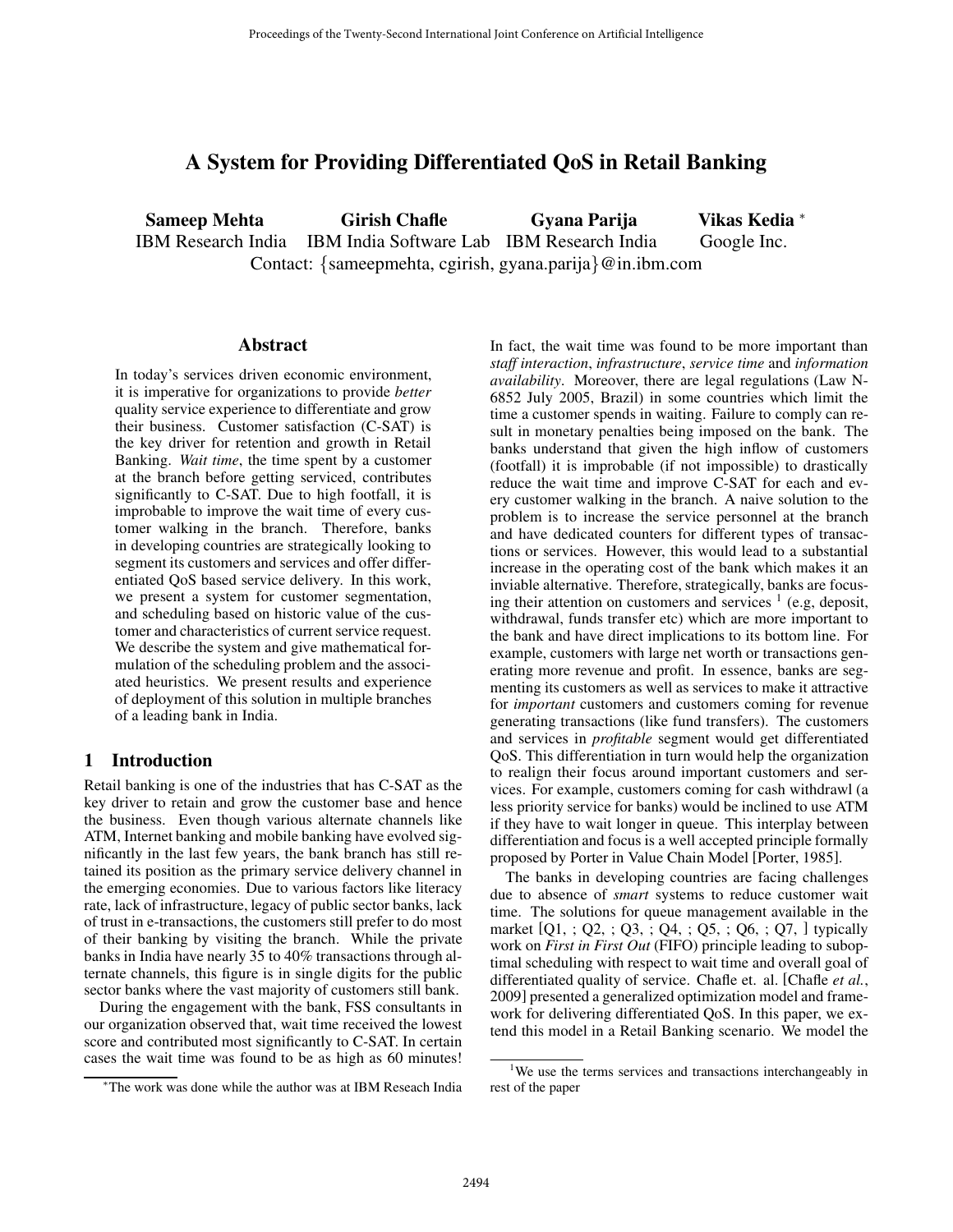optimization problem as a real time scheduling problem and provide the associated heuristics. The incoming customers are segmented based on their historic networth as well as current transaction characteristics. We give the system overview and describe the working of an integrated solution. Our prototype system has been deployed in multiple branches of a leading retail bank in India. Due to confidentiality reasons, we cannot divulge the details. We demonstrate how our system fulfills the objectives by presenting results at an aggregate level and how it scores over existing methods and share some of our live deployment experiences. In summary, the key contributions of this paper:

- We describe a complete system for differentiated  $QoS$ based service delivery in retail banking
- We give a detailed mathematical formulation of the scheduling problem and the associated heuristics. The scheduler forms the backbone of the overall system
- We present results, insights and customer survey based on the deployment at live customer environment.

### 2 Background and Related Work

There are a plethora of models in management literature for understanding and measuring service quality [Garvin, 1988; Parasuraman *et al.*, 1988; 2005; Zeithaml *et al.*, 2006]. However, there is very little work in the space of formal models for services. Recently, Ramaswamy and Banavar [Ramaswamy and Banavar, 2008] have proposed a model for service delivery system. The model is based on concepts of service operating system that manages the processes and resources within a service delivery system. The paper develops a formal model for these concepts with the goal of clearly and precisely describing behavior of service systems. This work is a good starting point but can not be used for building a differentiated QoS based service delivery system. Chafle et al. [Chafle *et al.*, 2009] presented a generalized approach and an optimization based model for providing value based differentiated QoS for services. The model develops on the concept of value for the provider and certain exogenous factors. The value for the provider is captured by taking into account the 1) *client value*, 2) *service value* and is factored into the optimization function. We build onto this model for Retail Banking scenario.

The systems for service delivery in many industries have been traditionally synonymous with queue management systems. The purpose of these commercial systems  $[Q1, Q2, q]$  $Q3$ , ;  $Q4$ , ;  $Q5$ , ;  $Q6$ , ;  $Q7$ , I typically is to enforce discipline and schedule customers in some pre defined order. The solutions generally work on a static fair play principle and schedule customers in a FIFO order. However, any advanced dynamic scheduling (e.g. based on multiple service parameters) and real time decision support is missing from these products. Some systems allow for simple prioritizing where normal customers are scheduled in FIFO whereas important customers are sent to the top of the queue on their arrival. Alternatively, arriving customers are segregated on the basis of service requested and sent to dedicated service counters.

The central component for any queue management system is the underlying scheduling algorithm. Scheduling



Figure 1: System Overview

has been actively studied as an interesting research problem. Many scheduling problems have been shown to be NP complete [Garey and Johnson, 1979] which resulted in design of approximation algorithms and study of associated approximation ratio. Various variants like pre-emptive vs non-preemptive, single vs multiple machines have also been widely studied. Researchers have focused on different metric to optimize like wait time, makespan, flow time etc. The algorithms and associated analysis make some assumption about the system like migration or pre-emption is allowed or the job deadline is given. Some of these assumption make sense in scheduling jobs on computers but for people centric services such assumption are not valid. Moreover, people centric services bring their own challenges which are difficult to handle in purely mathematical fashion. For example, service personnel tend to work faster in last hour of day as compared to previous hours to quickly serve everyone in the queue and go home. This can be related to machines with variable speeds which is not a well explored area. We point interesting readers to some excellent surveys on scheduling [Sgall, 1998; Vazirani, 2001; Karger *et al.*, 2010].

### 3 System Overview

Figure 1 describes the architecture and flow of the overall system. There are six major steps (annotated in figure).

Step 1: The customer walks-in and enters her information through the kiosk. The customer is required to provide her information which captures the relationship with bank (account number etc) and current service request. There can be multiple ways to enter the data, e.g. keyboard, touch screen or card swipe. Check-in Kiosk is core component for this step. Step 2: The collected information is stored in database and sent to token generator. The token generator interacts with Core Banking System (CBS) or other bank database to fetch customer data. This data along with current service request is used to compute customer value, segmentation and assign a token number. In typical FIFO based scheduler, the token generator simply increments the last token number and assigns to new customer. Since in the proposed system, the customers are not served in order of arrival, the numeric tokens add to confusion and dissatisfaction among customers. Therefore, the system assigns alpha-numeric token. The alpha component is derived by computing value of customer, discretizing it and finally picking the alpha series assigned to the bin. The main motivation is the token numbers should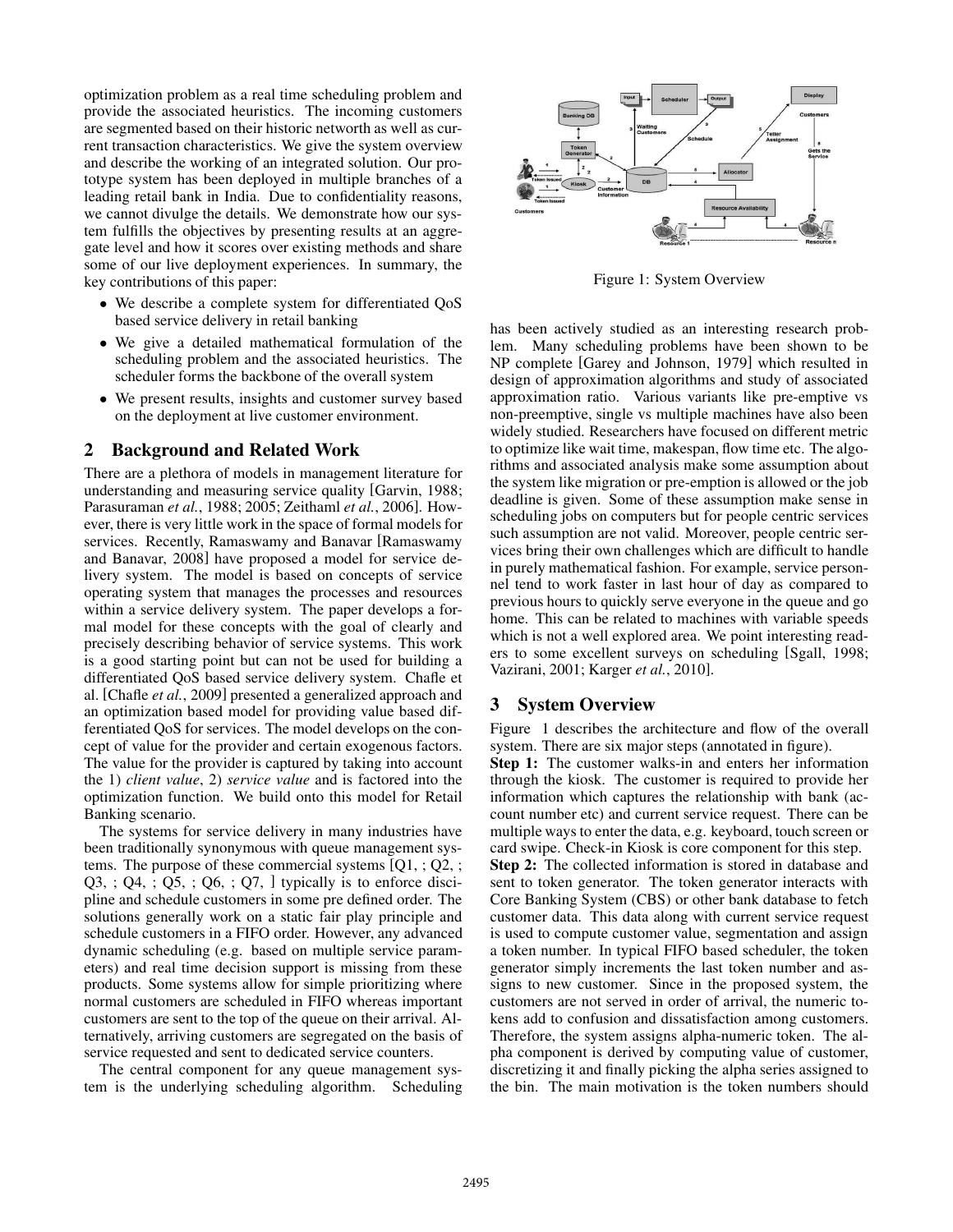be generated such that customers cannot gauge the relative order of their arrivals by simply comparing the token numbers. We provide more details in later sections. The final token along with customer information, arrival time etc are stored in database to be used by scheduler. Token Generator provides key functionality for this step.

Step 3: The scheduler picks subset of waiting customers from the database and generates a schedule (ranked list). The schedule is stored in database. This Real Time Transaction Scheduler is back bone of the system.

Step 4: This step corresponds to resource availability. When a resource finishes providing service to a customer, she indicates the availability to the central system so that next customer can be assigned to the resource. This is a standard feature in all Queue Management System, therefore, we limit the discussion on this component in the article.

Step 5: Based on the availability of the resources, the allocator assigns a customer from the schedule to a resource. This customer to resource mapping is shown on the display and can also be accompanied by voice announcement. There are multiple ways to derive this mapping. In current deployment, the top ranked customer is assigned to the available resource. This implies that all resources are considered identical. The readers would notice that in people centric services this may not be best assumption because there will always be variation in efficiency and productivity among people. However, after data collection phase (during deployment) we realized that this variation was very small ( 5%) and therefore could be ignored. Moreover, due to certain HR policies of client, no differentiation among resources was allowed.

Step 6: When the customer sees her token number she can proceed to identified resource, obtain the service and exit the system. To gain on resource efficiency, the display also shows the token numbers of next few customers to be served.

Please note that the steps are presented in sequential fashion only for easy understanding. In reality all steps progress in parallel. Out of the core components, *check-in Kiosk* ,*Display* and *Teller Availability* are fairly standard components. Therefore, in rest of the paper we focus our discussion on the other components.

## 4 Algorithms

In this section, we present the details on the pertinent components of the solution. First we present basic notations.

**Basic Notations**  $C = \{C_1, C_2, \ldots, C_N\}$  denotes the list of  $N$  customers.  $C_i$  captures the information needed to compute value of the customer, e.g.  $C_i$  can be customerID of the  $i^{th}$  customer. AT represents corresponding arrival times.  $MS$  denotes the master list of  $K$  service types which can be availed by a customer. Each service type is associated with an expected processing time. The service time for each service type is stored in a list denoted by  $MT =$  $\{MT_1, MT_2, \ldots, MT_K\}$ . The service bundle requested by  $i^{th}$  customer is denoted by  $SB_i = \{SB_i^1, SB_i^2, \ldots, SB_i^l\}$ where  $l$  is number of services requested by  $i^{th}$  customer and  $\forall_{i=1}^{l} SB_{i}^{j} \in MS$ . The total time needed to process  $SB_{i}$  is known as *service time* denoted by  $S_i$ . The service time  $S_i$ is sum of expected service time of all the services in  $SB_i$ .  $S = \{S_1, S_2, \ldots, S_N\}$  denotes service times for all N customers.  $V = \{V_1, V_2, \ldots, V_N\}$  denotes the value of the customer. This value is essentially employed to compute the priority  $P = \{P_1, P_2, \ldots, P_N\}$  for the scheduling algorithm.  $CT$ represents current time.

Customer Value Computation: As noted earlier, the customer segmentation is based on historic value of the customer as well as the value of the current service request. Formally, the value  $V_i$  of  $i^{th}$  customer is calculated as:

$$
V_i = \frac{\alpha \times \mathcal{F}_1(C_i) + \beta \times \mathcal{F}_2(SB_i)}{\alpha + \beta} \tag{1}
$$

 $\mathcal{F}_1$  takes customerID as input and fetched relevant information about the customer from banking database and computes the inherent value of the customer. The range of  $\mathcal{F}_1$  is [0,1]. There are many domain specific ways to instantiate this function. We list some options below

- 1. Typically, the function will be a simple rule based system which evaluates customer data and returns the value. For example, customers having accounts with different branch or city of same bank (typically referred as *nonhome* customers) have less value than customers having accounts in the branch ( *home* customers).
- 2. The function can calculate the monthly or quarterly or yearly average balance in account, map it to precomputed histogram (distribution) of balances for all customers and derive the quantile where the customer belongs to.
- 3. The function can return the value proportional to the years the customers has been with the service provider.
- 4. The function can use standard wallet estimation techniques coupled (e.g. [Perlich *et al.*, 2007]) to derive the probability of successful cross-sell or up-sell.

Similarly,  $\mathcal{F}_2$  returns the value of the requested service transactions. The range of  $\mathcal{F}_2$  is also [0,1]. In most cases,  $\mathcal{F}_2$  will be a simple look-up function to find the value associated with services. The lookup table is provided by domain experts and business analysts on client side.

The weighing factors  $\alpha$  and  $\beta$  depends on attributes of the organization. A very high value of  $\alpha$  would indicate more emphasis is given to long term relationship whereas a high value of  $\beta$  would capture that importance of current transaction.  $\alpha + \beta$  in denominator is simply a normalization factor so that  $V_i \in [0, 1]$  and hence comparable for different customers. We believe the choice of  $\alpha$  and  $\beta$  should be guided by the organization. If the organization wants a trade-off between the two components then  $\beta = 1$ - $\alpha$  can be chosen.

Token Generation: As mentioned earlier, the system generates alpha-numeric tokens. The alpha component is selected as per the calculated value. The real valued  $V_i$  is mapped to a category. A set of alphabets is pre-assigned for each category. One of the alphabet is picked followed by two digit number. The alphabet followed by numbers forms the token number. The mapping of  $V_i$  to category depends on number of categories. If there are Q categories, then the mapping function is simply ceil( $V_i \times Q$ ). This mapping is same as equiwidth binning used in many data analysis algorithms. Other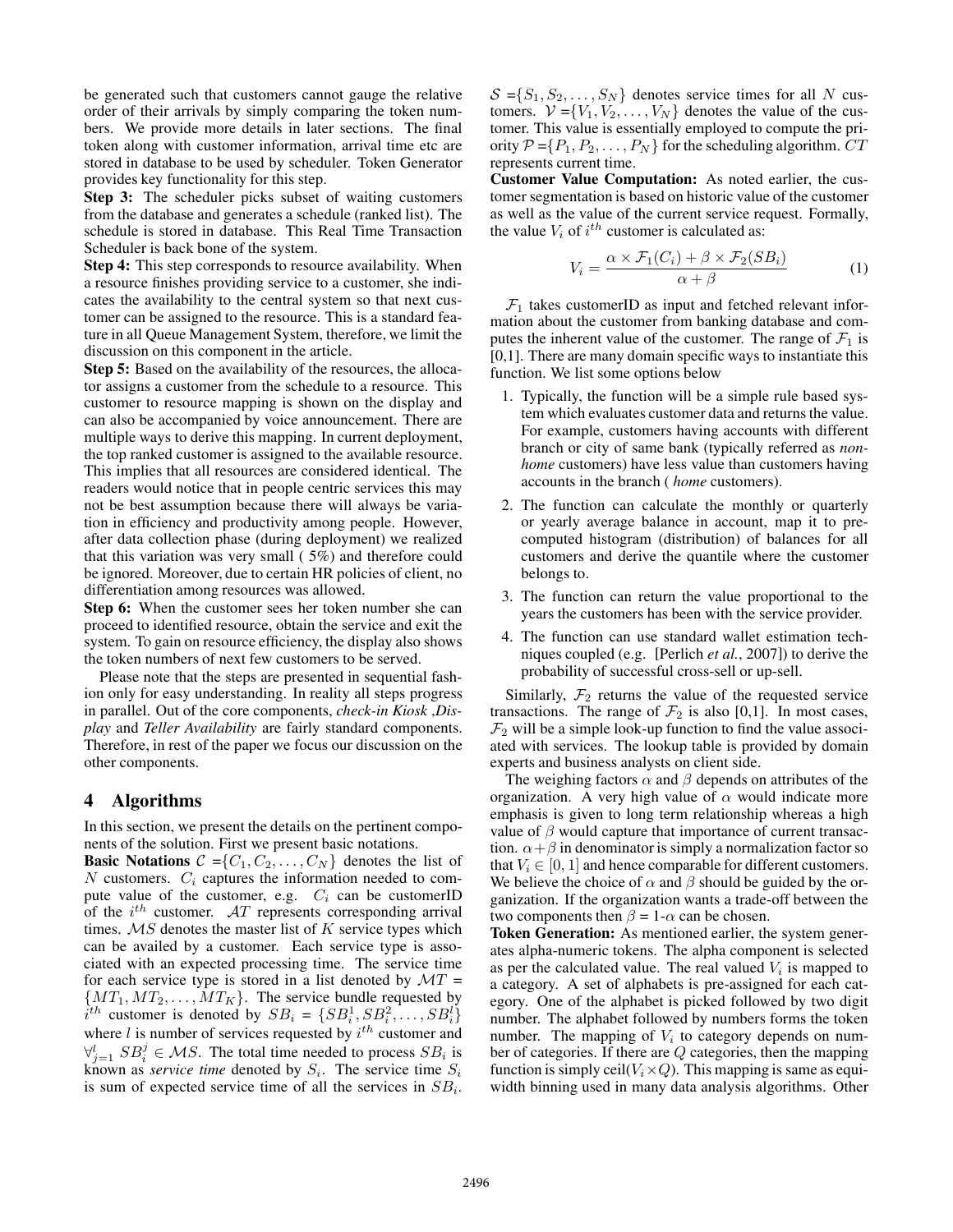binning techniques can also be used, however, in this work we used the above-mentioned mapping. The number component is also carefully chosen. We first choose number only between 1 to 10 for each alphabet. When all possible tokens have been generated, the range is reset to choose numeric part from 11 to 20. For example, if for some category, the set of alphabets are A, B, then once all tokens  $\{A1, \ldots, A10, B1, \ldots\}$ ..., B10} (the order of generation will be random) have been generated, we generate tokens like A11. This ensures that in worst case, the numeric part of two comparable tokens (with same alpha part) will have a difference of 8. On an average, this difference will be less and comparisons will not be that effective. Finally, care is taken to assign early part of alphabets (e.g. A, B, C) to higher categories whereas use the latter part of alphabets (T, U, V) for lower categories.

Scheduler Once the value (priority) is computed and customer gets the token, the data is stored in database. The scheduler picks a subset of customers from the database and schedules them. The output of the scheduler is a ranked list  $(RL)$  of length N which specifies the order in which the N jobs should be processed. Alternatively, the problem can be posed as an assignment problem. In our optimization model we follow the latter approach. A denotes a  $N \times N$  assignment matrix where  $A_{i,j} = 1$  implies that  $i^{th}$  customer is assigned the  $j<sup>th</sup>$  rank. RL can be generated trivially by scanning A once and assigning  $RL_j = i$  whenever  $A_{i,j} = 1$ . The customer at  $1^{st}$  position can be accessed as  $RL_1$ .

As discussed earlier, the objective is to minimize weighted average wait time. The corresponding objective function is

Minimize: 
$$
\sum_{i=1}^{N} \sum_{l=1}^{N} \frac{1}{P_i} * A_{i,l} * (CT - AT_i + \sum_{j=1}^{N} \sum_{k=1}^{l-1} S_j * A_{j,k})
$$
(2)

#### Subject to the following essential constraint:

*Constraint:* Each customer should be scheduled once, i.e., each column in A should add up to 1

$$
\forall i \in [1, N], \sum_{j=1}^{n} A_{i,j} = 1
$$
 (3)

This constraint also takes care of requirement that all customers must be scheduled. Please note that  $P_i$  is priority assigned to  $i^{th}$  customer and is derived from the computed value  $V_i$ . The objective function in Equation 2 is composed of two components. The expression  $CT - AT_i$  calculates the time  $i^{th}$  customer has already waited before this run of the scheduler. The second part  $\sum_{i=1}^{N} \sum_{k=1}^{l-1} S_j * A_{j,k}$  computes the service time of all customers which are scheduled to be served before  $i^{th}$  customer. The service time of all such customers will be added to waittime of  $i^{th}$  customer. The total wait time is scaled by priority of the customer. In this work,  $P_i$  is derived such that the lower the value of  $P_i$  the more important the customer is. This (somewhat confusing) ideas helps us in properly scaling the weighted wait time. The more important customer will have lower value of  $P_i$  and hence less weighed wait time. We explain this again while presenting the heuristic. The reader would notice that this formulation assumes presence of single resource because a single ranked list is generated. As noted earlier, we assume that all resources are identical, therefore, this formulation is valid.

Note that the formulation is quadratic due to presence of  $A_{i,l} \times A_{j,k}$  term in the objective function. The quadratic programs (QP) take considerable amount of time before producing a feasible solution. This properties makes QP impractical solution for a real time scenario. To get rid of this term we introduce a dummy binary variable s.t.

$$
Dummy_{i,l,j,k} = 1 \text{if } f A_{i,l} = 1 \& A_{j,k} = 1 \tag{4}
$$

Now, the linear objective function is:

$$
\sum_{i=1}^{N} \sum_{l=1}^{N} \frac{1}{P_i} * A_{i,l} * (CT - AT_i + (\sum_{j=1}^{N} \sum_{k=1}^{l-1} S_j * Dummy_{i,l,j,k})
$$
\n(5)

The condition in Equation 4 can be satisfied by adding following constraint :  $Dummy_{i,l,j,k} = A_{i,l} \times A_{j,k}$ . However, this particular fashion of forcing the condition results in a quadratic constraint. We rewrite the constraint in linear fashion as follows:  $Dummy_{i,l,j,k} + 1.1 \geq A_{i,l} + A_{j,k}$ . When  $A_{i,l}$  =1 and  $A_{j,j}$ =1, the above inequality is satisfied only by assigning  $Dummy_{i,l,j,k}=1$ . In all other cases,  $Dummy_{i,l,j,k}$ will be assigned 0 to minimize the objective function.

Heuristic In converting the QP into LP we introduced a large number of constraints. For example, for assigning 10 customers to 10 positions, we now have to satisfy  $10 \times 10 \times$  $\times 10 \times 10$  constraints, one for each entry in *Dummy*. Using the above mentioned formulation, we were not able to produce schedules fast enough to be used in a real time system. However, the QP and LP formulation are important to understand the gap between optimal and heuristics. Moreover, in certain scenarios, due to presence of extra business knowledge, the search space of the problem can be reduced to generate optimal results in less time. We use the following simple heuristic in current deployments.

- For each customer compute  $P_i \times S_i$ . To re-iterate, priority 1 customers are more important than customers with priority 2. The priority is multiplied by the expected service time to generate weighted service time.
- Sort in ascending order to generate the rank list. This will generate ranking based on Weighted Shortest Job First (WSJF) policy.

We use a small example to highlight the motivation of choosing such a heuristic. Consider the three customers in Table 1. As per our heuristic the schedule will  $\{B, A, C\}$ with simple wait times  $\{0, 4, 8\}$  (average =3). Consider an alternate schedule generated by SJF (optimal scheduling policy)  $\{A, B, C\}$  which will result in same wait time vector and average. However, the second schedule is actually suboptimal in this case because a low priority customer (A) is scheduled ahead of a high priority one (B). Intuitively, by using weighted service time we are enforcing that the cost (importance) of one time unit spent waiting in queue is different for different categories. In current example, two units of waiting time for category 2 is equivalent to one unit to wait time for category 1. This weighing creates a differentiation among customers which is then used to achieve the final goal. The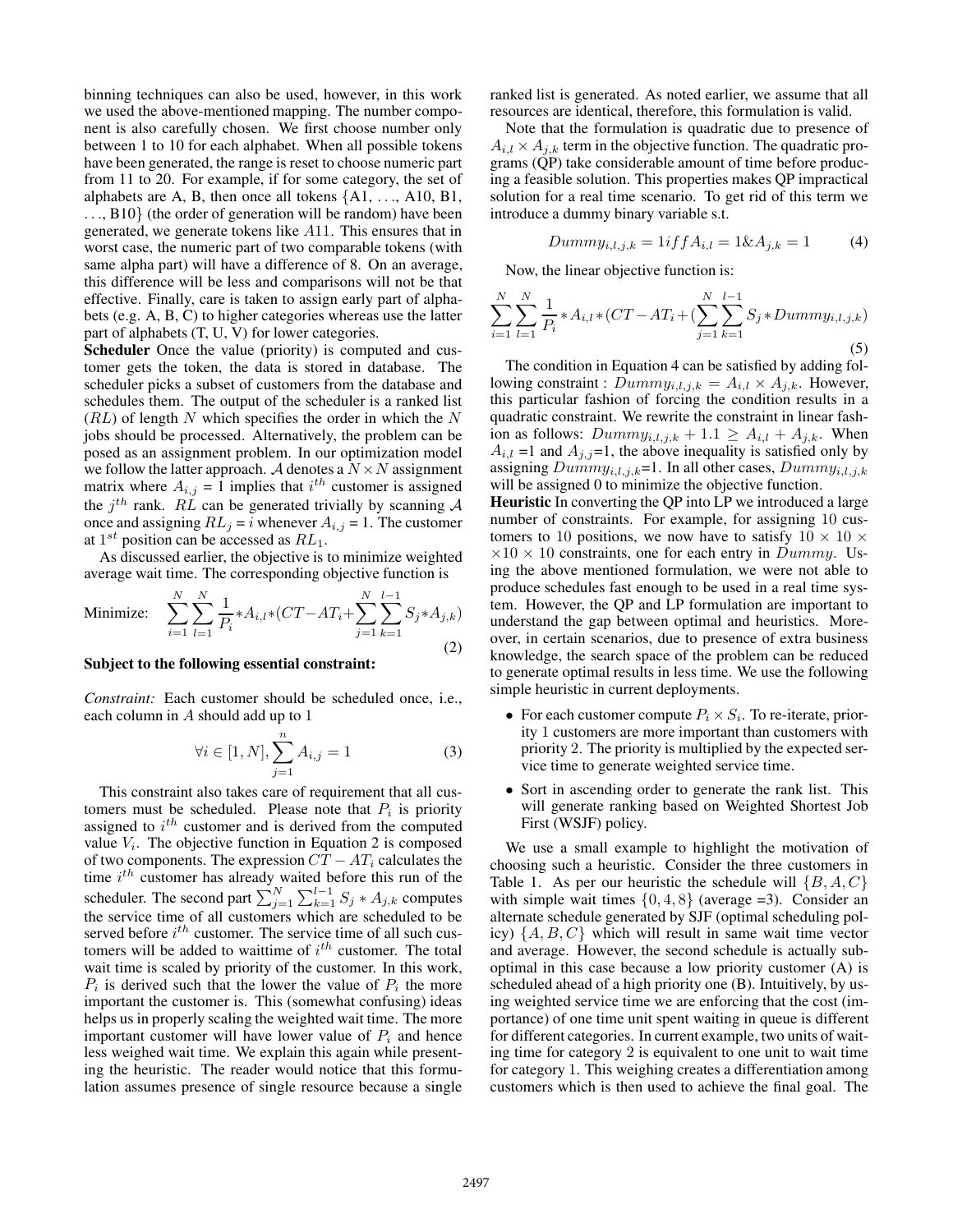| Customer ID | Arrival<br>Time | Priority | Service<br>Time | Weighted<br>Service Time |
|-------------|-----------------|----------|-----------------|--------------------------|
|             | 10:00           |          |                 |                          |
|             | 10:00           |          |                 |                          |
|             | 10:00           |          |                 |                          |

#### Table 1: Dataset Description

heuristic provides results close to optimal (generated by optimization module) while taking fraction of time.

The scheduling algorithm suffers from starvation problem. If important customers keep coming in the system, it will lead to less important customers facing extremely high waittime, which in turn will decrease C-SAT and defeat the whole purpose of this solution. To handle this problem, we continuously update the priority of all customers. With each customer  $C_i$  we associate a maximum starvation time  $MST_i$ . The priority of each customer is then updated as follows:

$$
PNew_i = P_i \times \frac{MST_i - (CT - A_i)}{MST_i}
$$
 (6)

Note that  $CT - A_i$  computes the already waited time. If a customer has waited for  $MST_i$  minutes, its priority goes to 0 which implies she now belongs to most important category and will be scheduled as soon as possible. The update function gradually adjusts the priority of each customer to avoid starvation. One important thing to note here is  $MST_i$  is not an upper bound on wait time. Customer may have to wait beyond MST if the system is over saturated. For example, consider a queue of 200 customers with 40 customers served in one hour and  $MST = 60$  minutes. In this case after 60 minutes, around 140 customers in queue will be of priority 0. In such cases the scheduling will reduce to FIFO policy as WSJF will be 0 for each waiting customer. In real life setting, we found this property to be really useful and desirable to manage crowd perception of fairness. We follow the following procedure to compute  $MST_i$ . Currently, banks use FIFO to serve customers. As soon as a customer walks in, we simulate the existing queue (all customers already waiting in the bank) using FIFO and calculate *what would have been the wait time of this customer under FIFO*. This value is again adjusted based on the category of the customer. For example, for a less important customer, MST is increased by 20% whereas it is decreased for important customers so that the priority increases faster for important customers. This fashion of MST computation takes into account category information, arrival pattern and current system state.

Allocator: In current work, we assume that all resources are identical, therefore allocation of customers to resources is straightforward. The top ranked waiting customer is sent to the available resource. If the resources are not identical, then the current system may not produce desirable results and the scheduler would need to be re-designed.

### 5 Results

The proposed system has been deployed (at pilot level) in multiple branches of a leading bank in India. In this section we briefly summarize the prototype implementation and present some of the results.The results also include findings

| Category | % Change in Wait Time | %Volume |
|----------|-----------------------|---------|
| Cat 0    |                       |         |
| Cat 1    |                       |         |
| Cat 2    |                       |         |
| Cat 3    |                       |         |

#### Table 2: Wait Time Results

from an informal customer survey conducted during the duration of the deployment. Due to confidentiality reasons, we are unable to divulge all the client data and the results. However, we share high level results (in terms of percentages) to demonstrate how our system met the objectives of differentiated QoS based service delivery.

For each branch, we collected data for first two weeks. This data was used to to calculate the original wait times (baseline). During this two week period the bank continued to use existing token dispensing machine which generates sequentially numbered token. These tokens were scheduled using FIFO. The client provided a rule based system for value generation. There were four rules which resulted in four different values (converted to priority or category). Every incoming customer is mapped into one of the four categories based on his profile and current transaction value. The client wanted to improve the following business metrics: *wait time of most important customers - Category 0* and *wait time of Category 1 customers*. Category 0 would typically have High Networth Customers (HNIs). The implicit understanding was that while minimizing wait time of preferred categories, the other categories should not be penalized heavily. In FIFO, there is no differentiation among customers categories therefore the original average wait time served as baseline for the business metrics. Next we present quantitative results derived from collected data.

Wait Time Comparisons: Over the deployment period, our system scheduled around 25000 customers. Category 1 accounted for around 60% of customers whereas around 1500 customers were in Category 0. Out of 30000 service requests, around 75% were deemded to have positive value for the bank. Table 2 presents the results by category. The second column captures the change in waittime while the last column captures the volume of customers in that category. The most important customer experiences a wait time reduction of around 83%! Please note that the wait time for least important category increased by 25% however, these customer accounted for only 15% of total customers. On the other side 60% of customers in Category 1 experienced a 30% benefit (reduction in wait time). Due to huge chunk of customer benefitting due to the system, the overall wait time also decreased as compared to FIFO. Overall, the system was able to exceed the expectations in terms of wait time reduction.

Queue Bursting: The overall wait time is hugely influenced by the arrival pattern of the customer. For example, consider a scenario where each hour around 80 customers come to branch and the resources are also equipped to handle 80 customers in an hour. If such in-flow continues for 5 hours (400 customers), then the wait time per customer would be very less. However, assume 100 customers come to branch in first three hours and 50 each in next two hours (again 400